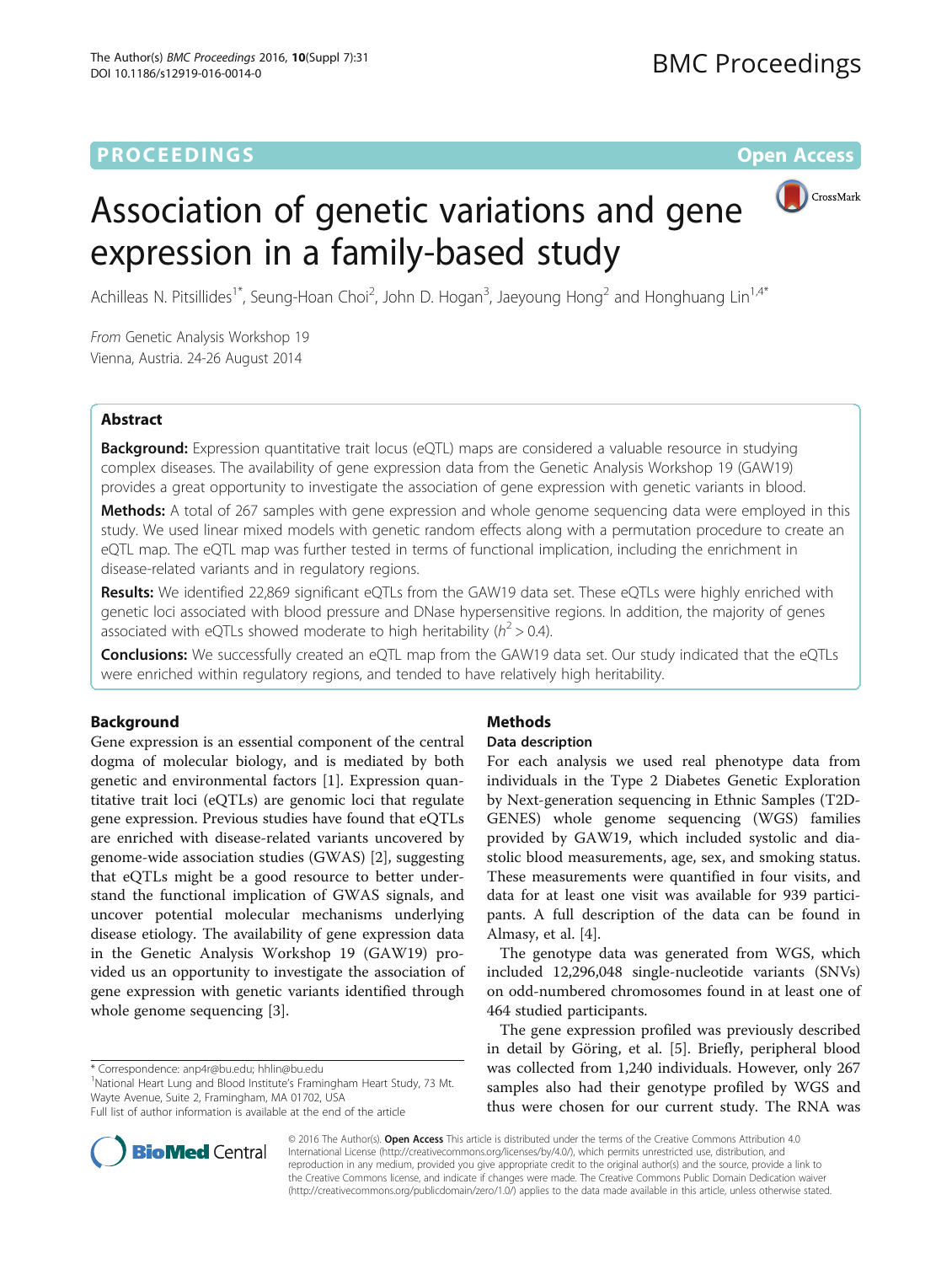extracted from mononucleated cells, amplified, and then hybridized to an Illumina Sentrix Human Whole Genome (WG-6) microarray, which measured the expression profiles of more than 20,000 transcripts. The expression data were collected at the first visit, so we only use trait data and covariates from that visit. Because only 34 individuals used blood pressure medication and we did not expect different types of medication to have the same effect on gene expression, we did not adjust for blood pressure medication use.

# Annotation

The functional annotation of genetic variants was performed using the ANNOVAR (Annotate Variation) package [[6](#page-3-0)]. We defined putative cis-eQTLs as SNPs located within 1 Mb of the transcript starting sites, and trans-eQTLs as SNPs located more than 1 Mb of the transcript starting sites, or in different chromosomes.

#### Expression quantitative trait locus analysis

The association of genetic variants with gene expression (eQTL) was tested by linear mixed effects models, adjusting for random genetic effects and age, sex, smoking status and the first two components from the expression principal components analysis (Pc1, Pc2) as covariates. Using the subscript *ij* to denote the *j<sup>th</sup>* individual in the *i<sup>th</sup>* family and defining *Y*<sub>2</sub> and *SNP*<sub>2</sub> as the gene expression family, and defining  $Y_{ii}$  and  $SNP_{ii}$  as the gene expression and genotype dosage, respectively, we write the model as:

$$
Y_{ij} = \beta_o + \beta_1 age_{ij} + \beta_2 sex_{ij} + \beta_3 smoking_{ij} + \beta_4 Pc1_{ij}
$$

$$
+ \beta_5 Pc2_{ij} + \beta_5 SNP_{ij} + \alpha_{ij} + \varepsilon_{ij}
$$

where the betas denote the regression coefficients for the fixed effects,  $\alpha_{ij}$  is the random intercept, and  $\varepsilon_{ij}$  the normally distributed error term with mean zero and variance  $\sigma_{\epsilon}^2$ . The  $\alpha_{ij}$  within the *i*<sup>th</sup> family are normally distributed with mean zero and covariance matrix  $\sigma^2$ distributed with mean zero and covariance matrix  $\sigma^2 \Phi$ , where  $\Phi$  is the kinship matrix. The overall covariance matrix is block diagonal with one block per family. The model was fitted in R using the *lmekin* function from the coxme package [\[7](#page-3-0)]. The inclusion of the principal components in the model is to account for batch effects.

Because of small sample size ( $N = 267$ ), we had limited power to uncover trans-eQTLs. In particular, with our pedigree structure, assuming gene expression is fully heritable, we have 30 % power to detect a common SNP that would explain 0.2 of the variance at a significance level of  $\alpha = 1E - 8$ . Consequently, this study concentrated on cis-eQTLs, which were defined as SNPs within 1 Mb from the start or end of the transcript [\[8](#page-3-0)].

We ran a Shapiro-Wilk normality test for all the expression probes and we found that the test was significant after a Bonferroni correction for more than half of the probes. To reduce type I error that may arise from violating the normality assumption, we estimated significance using a modified version of the permutation procedure proposed by Iturria, et al. [\[9](#page-3-0)] that preserves familial correlation. First, we estimated the heritability for each transcript and binned the transcripts according to the estimated heritability. For each transcript, we picked a surrogate from the same heritability bin to represent the expected association that we would have observed with a random transcript unassociated with the SNP of interest. We then reordered the original transcript values according to the ranking of the surrogate gene values. We reran the analysis with the permuted phenotype values and the putative cis-eQTL for the original transcript. We repeated the above procedure for each transcript three times to obtain a *p* value between *cis-*eQTL and transcript.

To obtain the significant results we split the genes into seven heritability bins. This splitting choice gave an approximately equal number of permutations per bin. To adjust for the different number of SNPs tested  $(N_e)$  for each gene and account for linkage disequilibrium, we multiplied the  $p$  values by the factor  $\frac{N_g+1}{2}$ , which has been shown to be a good estimate of the number of effective tests [\[10](#page-3-0)]. We used the minimum adjusted  $p$  value from each permutation to form a null distribution of the adjusted  $p$  value statistic for each heritability bin.

# Enrichment of eQTLs in disease-related variants and regulatory regions

We took all the significant eQTLs and performed a Fisher's exact test to determine if the eQTLs were significantly enriched with known genetic loci associated with blood pressure. A total of 26 top SNPs were collected from the literature. However, none of these SNPs were eQTLs found in this study, either because they were not directly sequenced, or because they were rare variants (minor allele frequency (MAF) <5 %). Therefore, we extended this list to nearby SNPs with distance less than 1 kb and r that were also eQTLs in our study.  $^{2}$ greater than 0.9. This extended list contained 31 SNPs

We also examined if eQTLs were significantly enriched within DNase hypersensitive regions based on ENCODE data [\[11\]](#page-3-0).

# Results

#### Expression quantitative trait locus map

Here, we report significant expression SNPs (eSNPs) controlling for a false discovery rate of 0.05 using the Benjamini-Hochberg procedure [[12\]](#page-3-0). We found 21,753 significant eSNPs that controlled the expression of 332 distinct Genes (eGenes); 985 eSNPs targeted more than one eGene. Only one eGene has low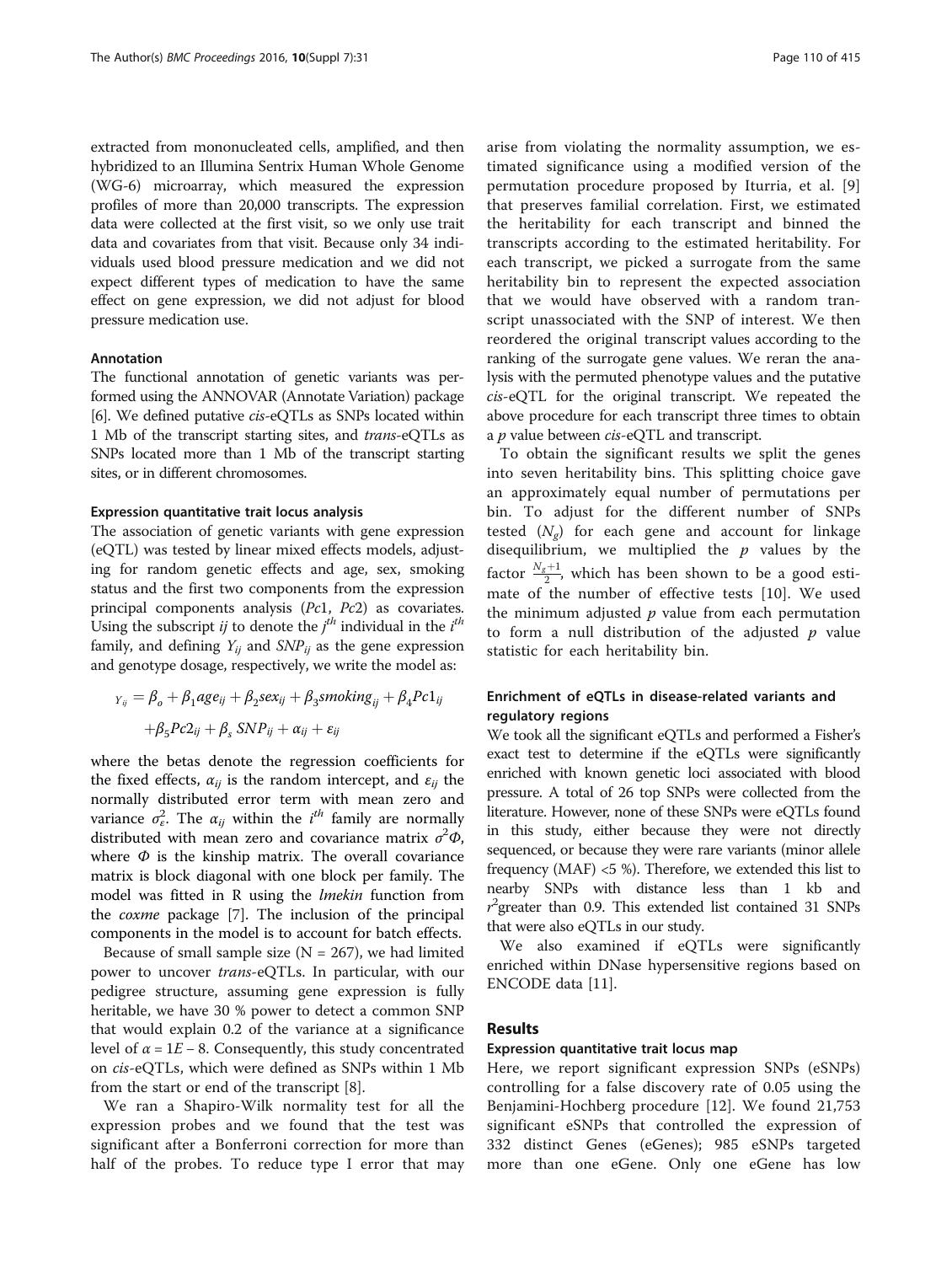heritability  $(h^2 < 0.1)$ , and all the other eGenes have medium to high heritability ( $h^2 > 0.4$ ). The ten most significant eQTLs are shown in Table 1 and the breakdown of the results by heritability bin is shown in Table 2.

# Enrichment of expression quantitative trait loci in blood pressure–related variants

To demonstrate the usefulness of our eQTL map, we examined the distribution of blood pressure–related genetic variants from GWAS found in the literature. Our variant list contained 31 SNPs that were a part of the eQTL study, two of which were eSNPs. Even with the small numbers, a Fisher's exact test  $(p \le 6.1E-4)$ showed that the set of GWAS results contained more eSNPs than we would expect by chance.

# Enrichment of expression quantitative trait loci in regulatory regions

We found 386,135 variants that were part of the eQTL analysis that lie within DNase hypersensitivity regions, of which 5,679 were found to be eSNPs. Our results confirmed the enrichment of eQTLs in DNase cluster regions (Fisher's exact test  $p$  value <2.2e-16), which contained 17 times more eQTLs than random variants.

# Association of gene expression with blood pressure

We then tested the association of gene expression with blood pressure, and found that two probes were significantly associated with blood pressure. One probe (GI\_7706275.A with  $p \le 5.5E-9$ ) maps to the gene TPP3 on chromosome 16, while the other (GI\_42661149 with  $p$  <1.8E-6) maps to the predicted gene *LOC400604*.

#### **Discussion**

The identification of genetic mechanisms underlying gene expression would enable a better understanding

#### Table 1 Top 10 eQTLs

| Gene<br>symbol      | Chr | Pos       | Ref | Alt       | Raw<br>$p$ value | Adjusted<br>$p$ value |
|---------------------|-----|-----------|-----|-----------|------------------|-----------------------|
| UBA52               | 19  | 18668135  | G   | C         | $<1e-324$        | $<$ 1e-324            |
| UTS <sub>2</sub>    | 1   | 7970383   | Τ   | C         | $<$ 1e-324       | $<$ 1e-324            |
| CAPZA1              | 1   | 113138318 | G   | Α         | 1.9e-150         | 3.0e-147              |
| TMFM176B            | 7   | 150478052 | G   | Τ         | 1.9e-139         | $3.2e-1.36$           |
| TMFM176A            | 7   | 150460891 | Τ   | G         | 1.7e-134         | 3.0e-131              |
| <b>RPI 14</b>       | 3   | 40498845  | Τ   | $\subset$ | 3.3e-123         | $4.4e-120$            |
| TIMM10              | 11  | 57324428  | G   | А         | $1.2e-120$       | 1.9e-117              |
| SPATA <sub>20</sub> | 17  | 48624523  | А   | $\subset$ | 1.8e-112         | 2.7e-109              |
| SIC12A7             | 5   | 1104938   | C   | Τ         | $4.0e-97$        | 7.7e-94               |
| <b>RNF167</b>       | 17  | 4848450   | G   | Α         | $1.1e-92$        | 2.2e-89               |
| RPS6KB2             | 11  | 67197757  | G   | Α         | $3.9e-90$        | 2.9e-87               |

| h <sup>2</sup> | eSNPs | Genes tested | SNPs per genes (mean) |
|----------------|-------|--------------|-----------------------|
| $0 - 0.1$      | 4     | 451          | 3253                  |
| $0.1 - 0.2$    | 0     | 580          | 3111                  |
| $0.2 - 0.3$    | 0     | 800          | 3198                  |
| $0.3 - 0.4$    | Ω     | 1145         | 3141                  |
| $0.4 - 0.5$    | 2232  | 1272         | 3210                  |
| $0.5 - 0.6$    | 350   | 1079         | 3123                  |
| $0.6 - 1$      | 20283 | 904          | 3177                  |
|                |       |              |                       |

of the biology of complex diseases. We performed a comprehensive analysis of the association between gene expression and genetic variants using GAW19 data, and successfully identified 22,869 eQTLs despite limited sample size. These eQTLs were highly enriched in genetic loci associated with blood pressure and DNase hypersensitive regions, suggesting that eQTLs might play an important role in regulatory functions. Our breakdown of eSNP results by heritability indicates that most of these eSNPs have high heritability. Future investigation with a larger sample size would further validate the association of heritability with eQTLs.

### **Conclusions**

We created an eQTL map that included 22,869 eQTLs from GAW19 data. We found that eQTLs were enriched within regulatory regions, and tended to have relatively high heritability.

#### Acknowledgements

All the analyses were performed on the Boston University Shared Computing Cluster.

#### **Declarations**

This article has been published as part of BMC Proceedings Volume 10 Supplement 7, 2016: Genetic Analysis Workshop 19: Sequence, Blood Pressure and Expression Data. Summary articles. The full contents of the supplement are available online at [http://bmcproc.biomedcentral.com/](http://bmcproc.biomedcentral.com/articles/supplements/volume-10-supplement-7) [articles/supplements/volume-10-supplement-7.](http://bmcproc.biomedcentral.com/articles/supplements/volume-10-supplement-7) Publication of the proceedings of Genetic Analysis Workshop 19 was supported by National Institutes of Health grant R01 GM031575.

#### Authors' contributions

ANP drafted the manuscript, ran enrichment analysis, and obtained the eQTL analysis significant results. SHC performed the permutation based eQTL analysis and edited the manuscript. JDH collected SNPs from the literature and edited the manuscript. JH obtained the annotation information of genes and edited the manuscript. HL conceived the study, oversaw the analyses, and edited the manuscript. All authors approved the final version of the manuscript.

#### Competing interests

The authors declare they have no competing interests.

#### Author details

<sup>1</sup>National Heart Lung and Blood Institute's Framingham Heart Study, 73 Mt Wayte Avenue, Suite 2, Framingham, MA 01702, USA. <sup>2</sup>Department of Biostatistics, Boston University School of Public Health, 677 Huntington Avenue, Boston, MA 02115, USA. <sup>3</sup>Program in Bioinformatics, Boston